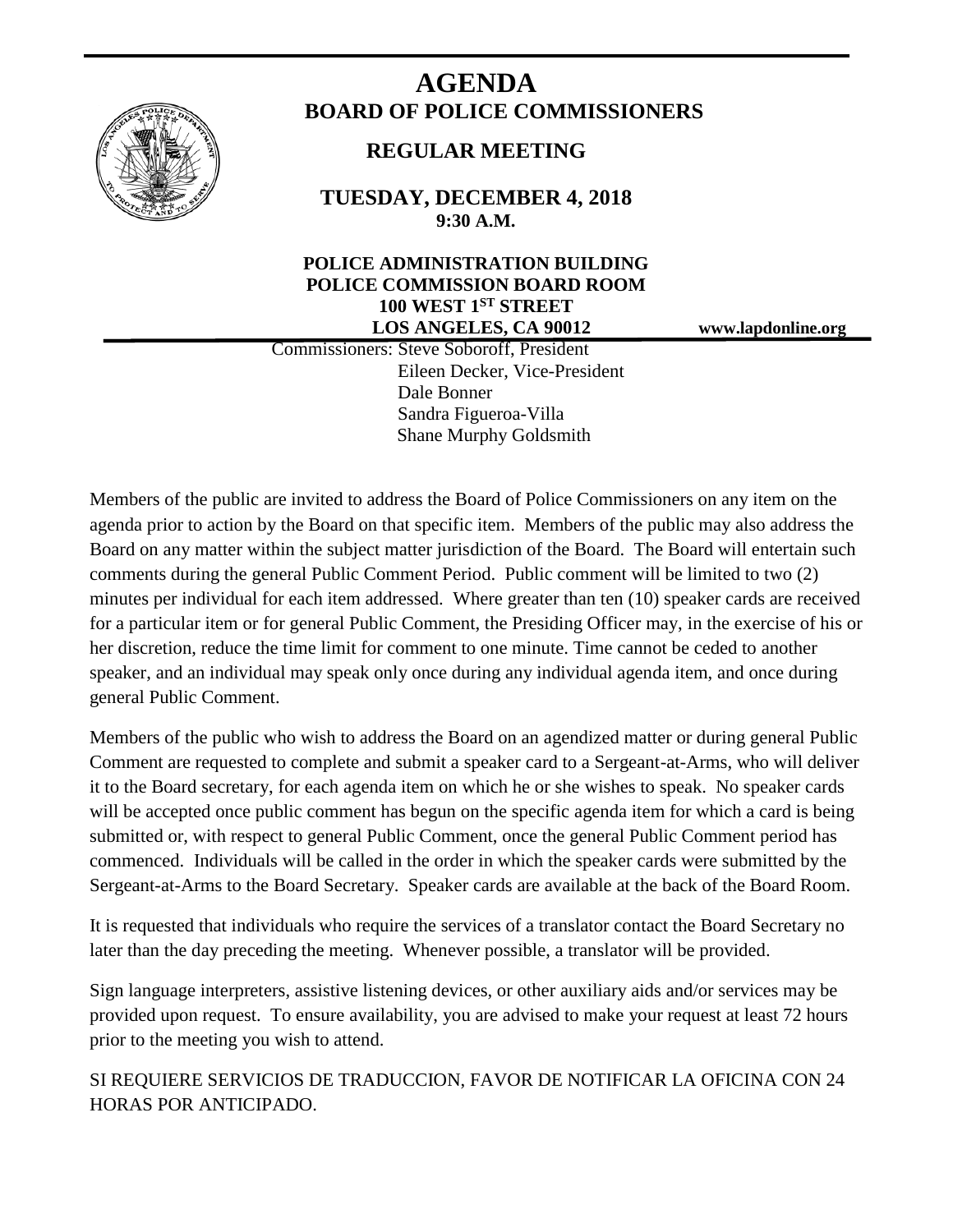#### 1. **CONSENT AGENDA ITEMS**

A. DEPARTMENT'S REPORT, dated November 27, 2018, relative to the donation of high-density shelving, valued at \$53,000.00, from the Los Angeles Police Foundation, to be installed in the Homicide Library, for the benefit of the Los Angeles Police Department, as set forth. **IBPC #18-0390** 

Recommendation(s) for Board action:

RECEIVE the Department's report and TRANSMIT to the Mayor and City Council for acceptance.

B. DEPARTMENT'S REPORT, dated November 27, 2018, relative to a monetary donation in the amount of \$1,433.35, from the Los Angeles Police Foundation, to be used to purchase 700 clip personal safety lights that will be distributed to pedestrians in the community, for the benefit of Valley Traffic Division, as set forth. [\[BPC #18-0385\]](http://www.lapdpolicecom.lacity.org/120418/BPC_18-0385.pdf)

Recommendation(s) for Board action:

APPROVE the Department's report and ACCEPT the donation.

C. DEPARTMENT'S REPORT, dated November 27, 2018, relative to a monetary donation in the amount of \$2,875.00, form the Los Angeles Police Foundation, to be used for reflective safety vests that will be handed out to pedestrians in these communities, for the benefit of Central Traffic and West Traffic, as set forth. [\[BPC #18-0386\]](http://www.lapdpolicecom.lacity.org/120418/BPC_18-0386.pdf)

Recommendation(s) for Board action:

APPROVE the Department's report and ACCEPT the donation.

D. DEPARTMENT'S REPORT, dated November 27, 2018, relative to a monetary donation in the amount of \$7,000.00, from the Los Angeles Police Foundation, to be used for the costs of delivering anew modular trailer and the removal of two dilapidated trailers from the Pacific Area property, for the benefit of Pacific Area, as set forth. [\[BPC #18-0387\]](http://www.lapdpolicecom.lacity.org/120418/BPC_18-0387.pdf)

Recommendation(s) for Board action:

APPROVE the Department's report and ACCEPT the donation.

E. DEPARTMENT'S REPORT, dated November 27, 2018, relative to the donation of 30 – framed and mounted traffic safety posters, valued at \$959.70, from the Parker Foundation, for the benefit of Risk Management Division, as set forth. [\[BPC #18-0388\]](http://www.lapdpolicecom.lacity.org/120418/BPC_18-0388.pdf)

Recommendation(s) for Board action:

APPROVE the Department's report and ACCEPT the donation.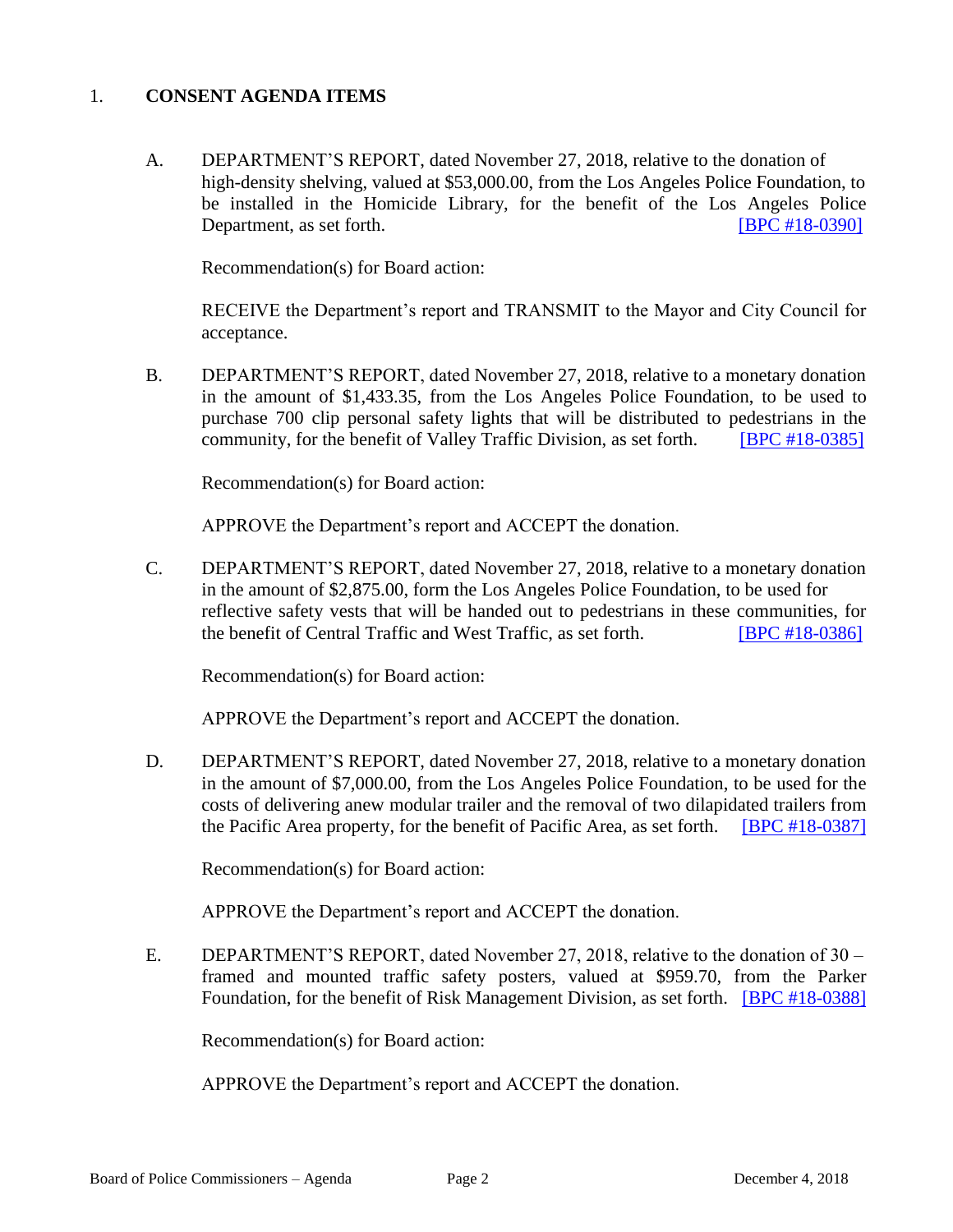F. DEPARTMENT'S REPORT, dated November 27, 2018, relative to a monetary donation in the amount of \$3,210.00, from the Los Angeles Dodgers, LLC., to be utilized for food and recreational activities and events, for the benefit of the Central Area Cadet Post, as set forth. **IBPC #18-0389** 

Recommendation(s) for Board action:

APPROVE the Department's report and ACCEPT the donation.

### 2. **REGULAR AGENDA ITEMS**

A. EXECUTIVE DIRECTOR'S REPORT, dated November 27, 2018, relative to the Official Police Garage Towing & Storage Rates for 2019 – Posting Completed, as set forth. **IBPC #18-0384]** 

Recommendation(s) for Board action:

APPROVE the Executive Director's report.

B. DEPARTMENT'S REPORT, dated November 30, 2018, relative to the Information Technology Bureau Inventory Audit (AD No. 17-020), as set forth. [\[BPC #18-0382\]](http://www.lapdpolicecom.lacity.org/120418/BPC_18-0382.pdf)

Recommendation(s) for Board action:

APPROVE the Department's report.

C. DEPARTMENT'S REPORT, dated November 22, 2018, relative to the grant application and award acceptance for the 2018 Bulletproof Vest Partnership Grant, as set forth. [\[BPC #18-0381\]](http://www.lapdpolicecom.lacity.org/120418/BPC_18-0381.pdf)

Recommendation(s) for Board action:

APPROVE the Department's report and TRANSMIT concurrently to the Mayor and City Council.

D. DEPARTMENT'S REPORT, dated November 26, 2018, relative to the grant application and award acceptance for the 2018 Off-Highway Motor Vehicle Recreation Grant Education & Safety Program, as set forth. [\[BPC #18-0393\]](http://www.lapdpolicecom.lacity.org/120418/BPC_18-0393.pdf)

Recommendation(s) for Board action:

APPROVE the Department's report and TRANSMIT concurrently to the Mayor and City Council.

E. DEPARTMENT'S REPORT, dated November 28, 2018, relative to the grant application and award for the 2018 Strategies for Policing Innovation Program, as set forth.

[\[BPC #18-0394\]](http://www.lapdpolicecom.lacity.org/120418/BPC_18-0394.pdf)

Recommendation(s) for Board action.

APPROVE the Department's report and TRANSMIT concurrently to the Mayor and City Council.